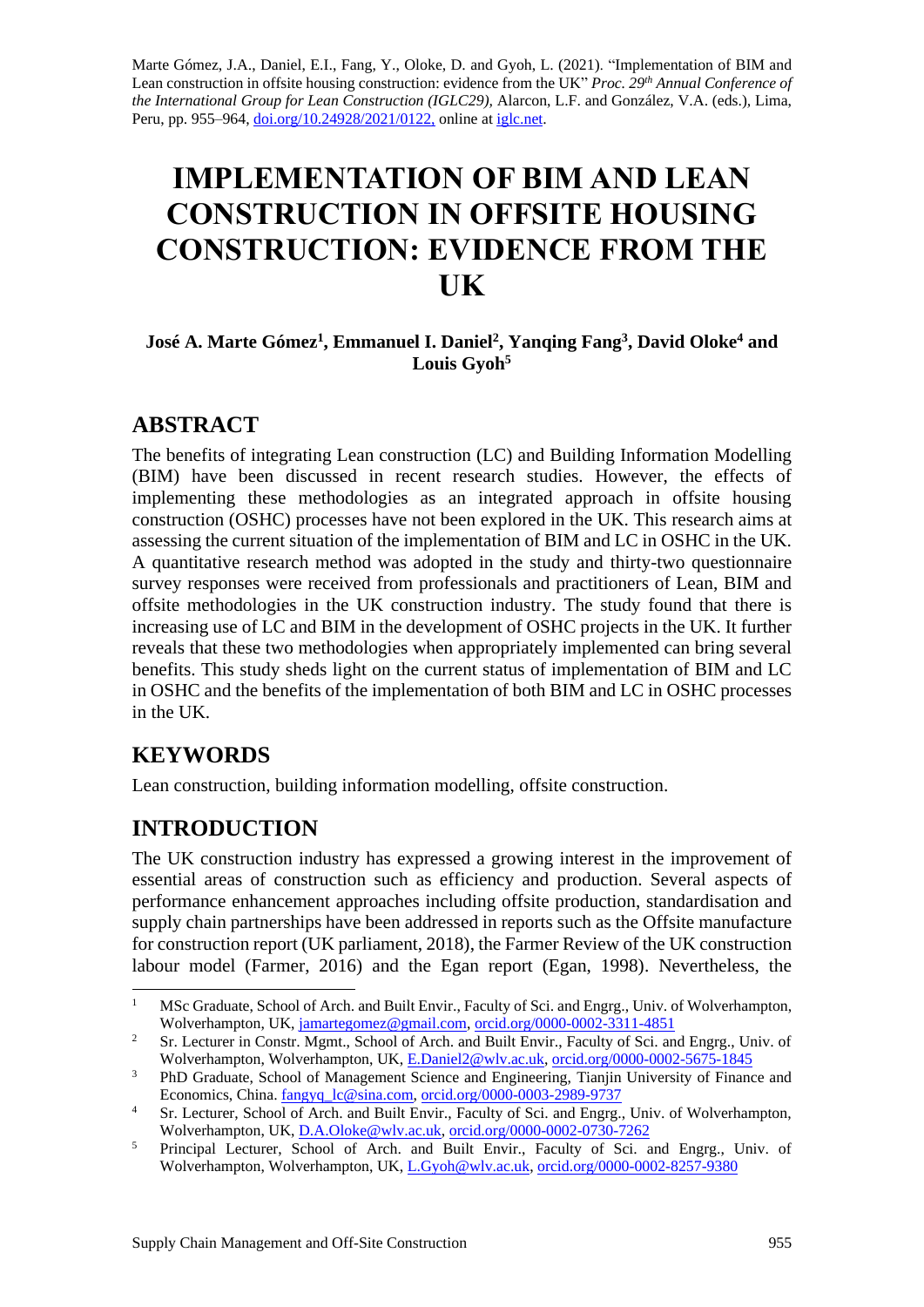implementation of these performance improvement approaches has been hindered mostly due to complications that builders have encountered in appreciating the value these approaches may bring into their projects (Pasquire et al, 2004).

BIM is defined as a process for the creation and management of information of infrastructure, building or facility through its lifecycle (Eastman et al., 2008). This process results in the creation of the BIM, a digital representation of all the significant aspects of the building. BIM diverges from other design technologies in the way information is managed allowing an effective interchange of essential data between stakeholders throughout the project lifecycle and post-construction performance (Smith and Tardif, 2009). Lean construction (LC) is another performance enhancement approach that aims to improve the entire construction process in order to effectively satisfy the customer's needs (Bhatla and Leite 2012). LC focuses on reducing waste and increasing value which translates into quality and productivity improvement (Bernstein and Jones, 2013). The LC methodologies considered in this study include: Just-in-time, Visual management, Last Planner System, Target Value Design, Value Stream Mapping, 5S, Lean Project Delivery System, Process mapping, First run study, Mistake proofing, Takt time planning and Choosing by advantages.

LC and BIM have influenced considerably the AEC industry and despite being considered as distinct and independent, their principles seem to amalgamate in their intentions and ideals (Sacks et al., 2009). The synergies of BIM and LC have led the broadly fractured construction industry into a pathway of enhancing construction processes whilst increasing the value of a project towards the customer (Oskouie et al., 2012). Although the benefits of integrating BIM and LC have been discussed in recent studies (Sacks et al., 2009), the effects of integrating BIM and LC in offsite housing construction (OSHC) have not been explored in the UK.

This study aims to evaluate the current situation of the implementation of BIM and LC in OSHC. By identifying the actual status of the implementation of these methodologies, the results of this study would enable critical improvements on the benefits these methodologies bring into the UK construction industry. The research questions are as follows: What is the current status of implementation of BIM and LC in OSHC in the UK? What are the benefits of the implementation of the integrated BIM and LC in OSHC processes in the UK?

## **LITERATURE REVIEW**

#### **LEAN CONSTRUCTION AND OFFSITE CONSTRUCTION**

Offsite construction (OSC) involves the process of manufacturing components, elements or modules in a controlled environment before their transportation and later installation in the construction site (Kolo et al., 2014). This allows the achievement of higher standards of quality, waste reduction, and increased productivity, therefore improving the overall efficiency of the process (Nanyam et al., 2017). Pan and Goodier (2012) state that OSC represents an effective alternative to traditional construction processes by improving life cycle environmental performance, productivity and predictability.

Abanda et al. (2017) identify the main types of offsite manufacturing as Volumetric, 3D factory-produced units that enclose usable space but are not part of the building structure; Sub-assembly systems, prefabricated sections of the building that would normally be produced on site; Modular systems, volumetric units preassembled in a factory controlled environment and together form the whole building; Panelised, factory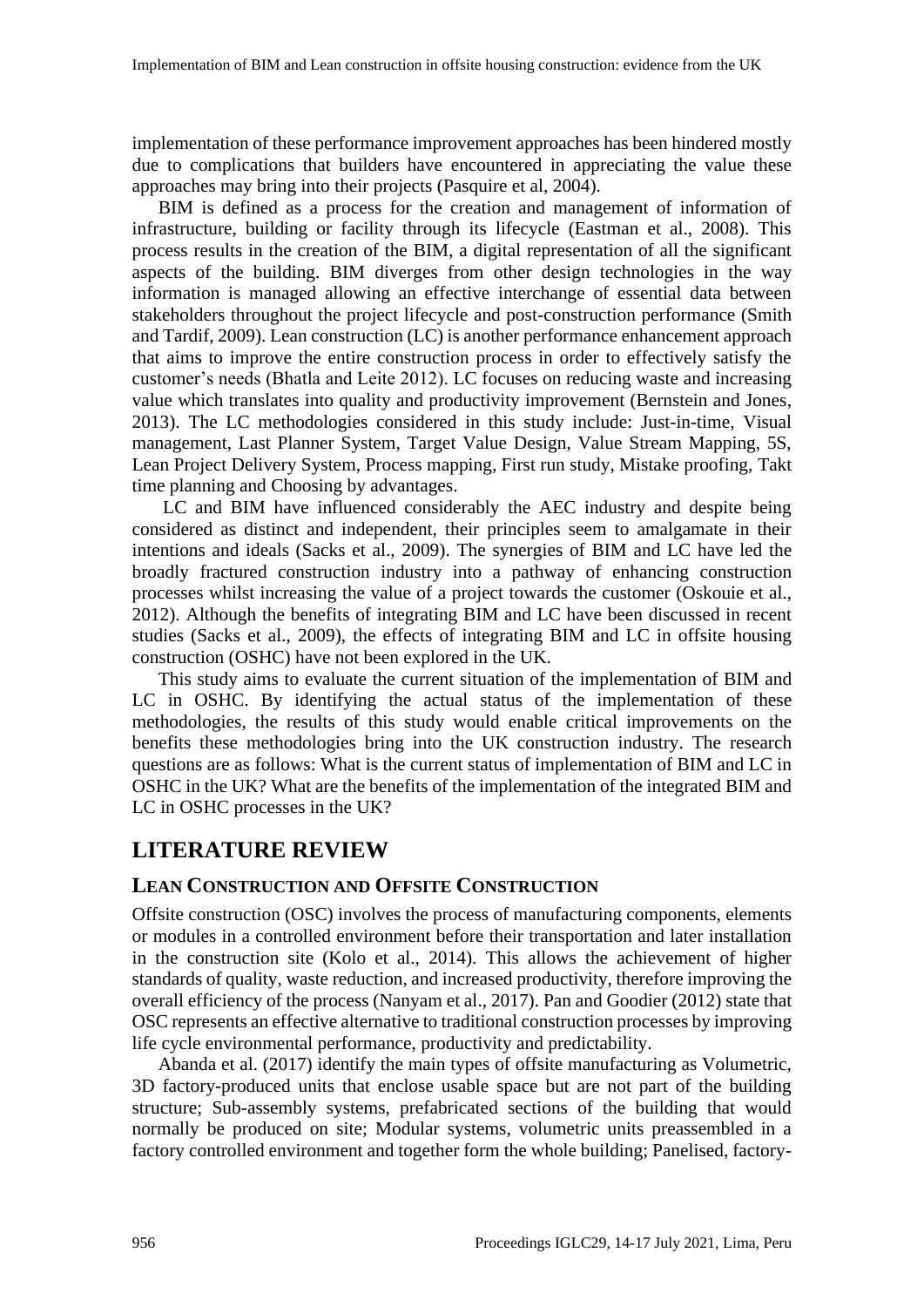produced flat panel units assembled on site to produce the 3D structure; and Hybrid methods, a combination of both volumetric and panelised systems.

OSC has been promoted in recent literature with the objective of improving efficiency, quality and environmental performance of house construction, use and demolition (Pan and Goodier, 2012). The factory precision of prefabricated housing panels has been associated with a better insulation performance, improving occupant comfort and reducing household energy demands (Steinhardt and Manley, 2016). Additionally, as seen in table 1, OSC have several benefits when compared to traditional construction methods.

Notwithstanding the increasing interest of adopting OSC methods, the UK remains behind similar economies in the uptake of offsite methodologies (Steinhardt and Manley, 2016). This growing interest is mainly driven by a shortfall in housing supply, with some reports showing that the UK needs 345,000 new homes per year (Housing, Communities and Local Government Committee, 2019) and the increasing pressure from the government for the emulation of the manufacturing sector (Parliament, 2018).

LC is a moderately new approach that focuses on minimising activities that do not generate value for the project owner. In this context, these non-value adding activities are considered wastes (Tafazzoli et al, 2020). Variety has been considered as one of the main reasons that Lean production is not suitable for the construction industry (Yu et al., 2013). However, Yu et al. (2013) also add that this variety is the ground on which the Lean production system was based and the reason that Lean production is different from mass production ineffectiveness. As seen in table 1, LC provides several benefits for the AEC industry and essentially aims to work on constant improvement, strong user focus, value for money, waste elimination, high-quality management of projects and efficient supply chain (Office of Government Commerce, 2000).

| Table 1. Bellefits of BINI, LC and OSC                                                                                                                                                                                                                                                                                                                                                                                                                              |                                                                                                                                                                                                                                                                                                                      |                                                                                                                                                                                                                                                                                                                                                                                                                                                                                                                      |
|---------------------------------------------------------------------------------------------------------------------------------------------------------------------------------------------------------------------------------------------------------------------------------------------------------------------------------------------------------------------------------------------------------------------------------------------------------------------|----------------------------------------------------------------------------------------------------------------------------------------------------------------------------------------------------------------------------------------------------------------------------------------------------------------------|----------------------------------------------------------------------------------------------------------------------------------------------------------------------------------------------------------------------------------------------------------------------------------------------------------------------------------------------------------------------------------------------------------------------------------------------------------------------------------------------------------------------|
| <b>Benefits of BIM</b>                                                                                                                                                                                                                                                                                                                                                                                                                                              | <b>Benefits of LC</b>                                                                                                                                                                                                                                                                                                | <b>Benefits of OSC</b>                                                                                                                                                                                                                                                                                                                                                                                                                                                                                               |
| -Clash detection improves<br>communication; models can be<br>updated in real-time allowing the<br>exchange of critical information<br>throughout the project lifecycle<br>(Banuelos Blanco and Chen, 2014).<br>-Predesign analysis prevents time<br>consuming redesign (Azhar, 2011).<br>-Effective data management improves<br>the efficiency of activities such as<br>quantity surveying, procurement and<br>material supply integration (Steel et al.,<br>2012). | -Waste reduction and<br>enhanced cooperative<br>relationships (Green and<br>May .2005).<br>-Increased process<br>efficiency and labour<br>productivity (Goh and<br>Goh, 2019).<br>-Improved quality and<br>productivity through<br>effective collaboration<br>between stakeholders<br>(Bernstein and Jones,<br>2013) | -Effective quality control in<br>complying with quality<br>standards (Blismas et al.,<br>2006).<br>-Preliminary costs are lower,<br>less waste, less onsite damage<br>and increase of economic value<br>(Elnaas et al., 2014).<br>-Less site disruption, removal of<br>extensive operations off site,<br>work can be carried out<br>simultaneously offsite and<br>onsite (Blismas et al., 2006).<br>-Risk reduction and better<br>safety due to carefully planned<br>processes in a factory (Ajayi et<br>al., 2019). |

Table 1: Benefits of BIM, LC and OSC

#### **BIM AND OFFSITE CONSTRUCTION**

According to Azhar (2011), over the past decade, BIM has added significant value to the construction sector and, as Aranda-Mena et al. (2009) state, has proven to be more than just a modelling tool by providing relevant benefits throughout the entire construction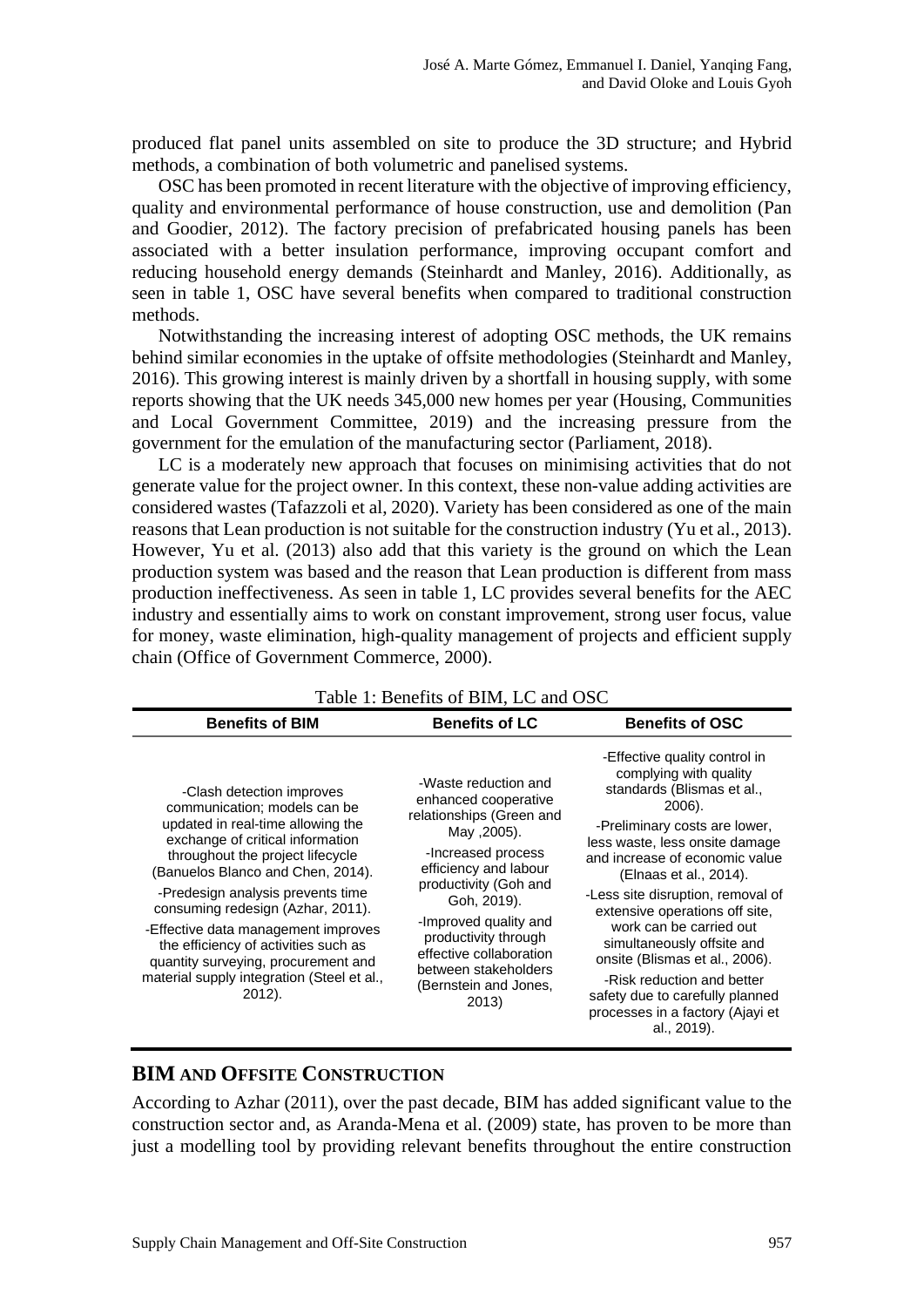lifecycle, from design to occupancy and maintenance. The UK Government's BIM Level 2 mandate helped the construction industry to become a world leader in BIM adoption (Alwan et al., 2017). This mandate requires collaborative BIM level 2 models on all government-funded projects from 2016 onwards (Government, 2013).

Offsite manufacturing can be facilitated by BIM in several ways. It helps in the specification of material requirements which results in reducing over-ordering and minimise waste in the construction site (Abanda et al, 2017). BIM also allows the accurate representation of geometry, behaviour and properties of individual components that can facilitate their incorporation into modularised building elements made available digitally (Nawari, 2012). Notwithstanding these benefits, barriers such as limited interoperability and standardisation, lack of confidence in small organisations about their BIM skills and client's unawareness of BIM benefits are still hindering the adoption of BIM in the AEC industry. However, Abanda et al (2017) argue that BIM can enhance the existing benefits of OSC and can notably contribute to overcoming the barriers that are currently hindering the uptake of OSC. Although several studies have identified the benefits of BIM on conventional construction (Table 1), it can be argued that the impact of these benefits in OSC can be greater given that OSC has numerous benefits over traditional construction.

#### **SYNERGIES BETWEEN BIM AND LEAN CONSTRUCTION FOR OFFSITE CONSTRUCTION**

Despite the latent benefits of OSC and LC, there is a lack of design assessment tools that integrate both concepts to support designers and managers in evaluating the implications of efficient assembly processes (Gbadamosi et al., 2019). On the other hand, BIM enhances the early-stage decision- making through advanced data visualisation, clash detection, material quantity take-off, and others [\(Mahamadu et al., 2017\)](https://www-sciencedirect-com.ezproxy.wlv.ac.uk/science/article/pii/S0959652619301258?via%3Dihub&bib20).

Fundamentally, LC and BIM are different processes that separately have a significant impact on improving construction processes (Robey and Issa, 2015). Although the two approaches represent potential benefits when used together (Sacks et al., 2009), the authors suggest that further improvements can be achieved to further enhance the efficiency of both methodologies as an integrated approach. Additionally, a National Research Council (2009) study in the United States recommended five opportunities for significant advancement in construction productivity. These recommended opportunities included the use of OSC, the increased implementation of BIM, improvements in processes materials, equipment and information that have a direct relationship with LC principles. These recommendations fundamentally recognise the potential of BIM, Lean and OSC in improving and ensuring the efficiency and quality of the construction industry.

## **RESEARCH METHOD**

As this study aims to collect data about the current implementation of BIM and LC in OSHC projects in the UK, a quantitative research approach was implemented with the use of a questionnaire survey as the main data collection tool. The study commenced by reviewing the literature available about the current status of the implementation of BIM, LC and OSC. The questionnaire survey was developed considering the results from the literature review and consists of two sections; the first section was designed to obtain relevant background information about the respondents such as occupation, years of experience and previous knowledge in BIM, LC and OSHC while the second section focuses on obtaining information regarding the practices and techniques of BIM, LC and OSC currently being implemented in the UK construction sector.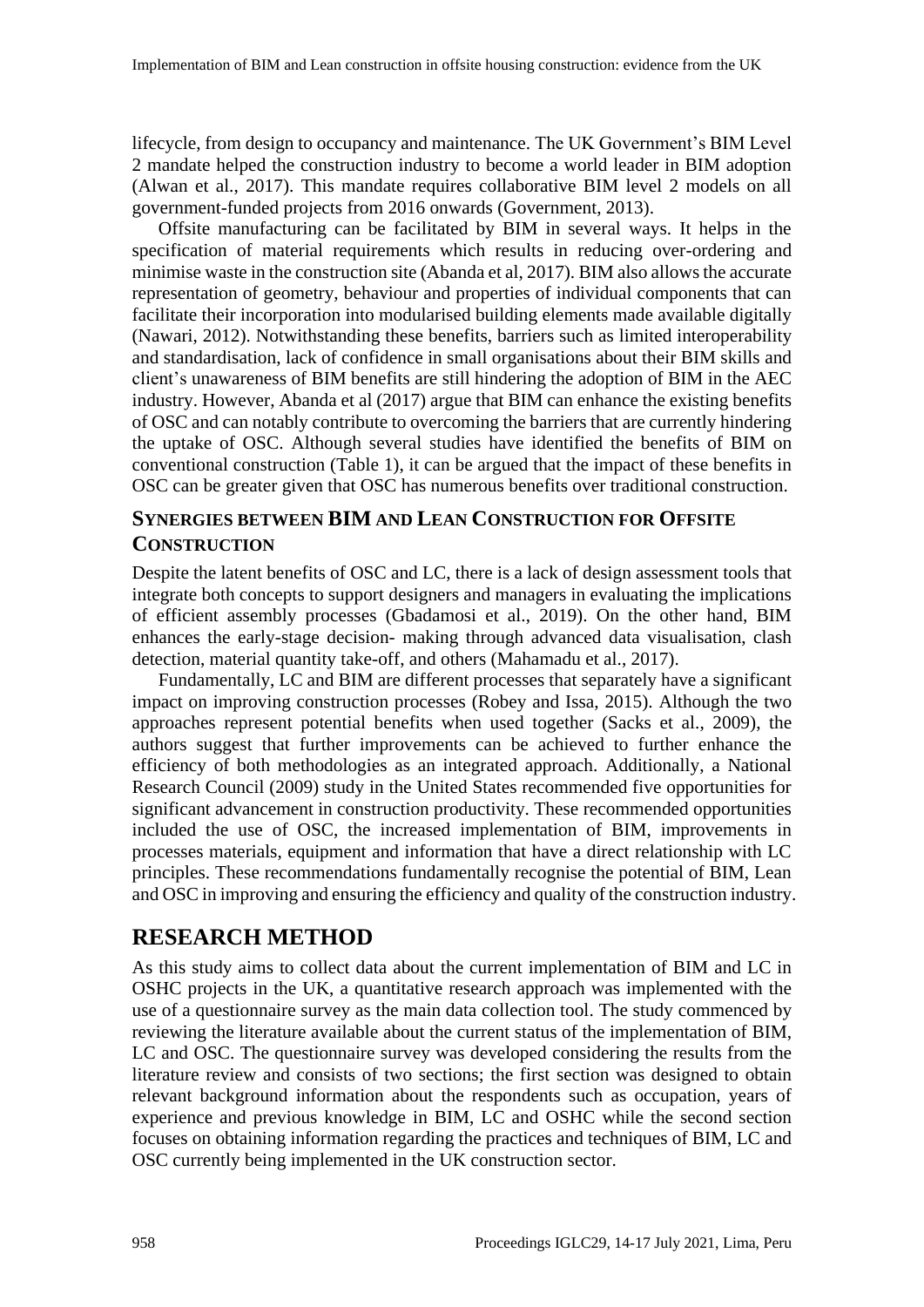The questionnaire survey was hosted online from August to November 2020, using Google forms. Purposive sampling was used in selecting the research participants in order to ensure that only those with adequate knowledge of the subject participated in the study. The population of the study consisted of experienced OSC professionals with background and knowledge in BIM and LC in the UK. Considering the database of the UK Offsite Hub and Building and Design, the population of OSC practitioners in the UK is estimated to be approximately 228 organizations. With a confidence level of 90% and a margin of error of 8%, the ideal population sample was calculated to be seventy-three. Based on this, eighty survey links were sent out through email and social media platforms such as LinkedIn and Twitter across the four nations of the UK. However, after three months with several follow-up emails and reminders only 32 responses were received representing 44% of the ideal sample size. Although the number of responses obtained represents a valuable evidence, it should be recognized that this representative sample is fairly weak due to the low rate of responses received. Besides, the authors observed that the COVID-19 pandemic of 2020 partly impacted the number of responses received as people were unsettled to participate in the study. The data collected from the survey were analyzed using Microsoft Excel to obtain the graphics and tables.

# **RESULTS AND DISCUSSION**

#### **RESPONDENTS BACKGROUND INFORMATION**

Most respondents are involved actively in the construction industry and have relevant roles in their organisations. Out of the 32 respondents of the survey, 25% identified themselves as Founder and CEO's of their organisation, which is the highest percentage of responses for the roles identified in the survey. The rest of the participants included construction managers, architects, project managers, quantity surveyors, engineers and offsite and LC consultants and lecturers.

#### **IMPLEMENTATION OF BIM AND LEAN CONSTRUCTION IN OFFSITE HOUSING CONSTRUCTION IN THE UK**

As this study aims to identify the status of the implementation of LC and BIM in OSHC, it was necessary to identify which methodologies have been or are currently being implemented by respondents in construction projects. As shown in figure 1, 40.63% of participants indicated to have implemented or are currently implementing BIM- LC and OSC methods in construction projects. According to the results, BIM is the preferred methodology in construction projects by 15.63% of respondents, while LC accounts for 12.50%.



Figure 1-Methodologies implemented in offsite construction projects.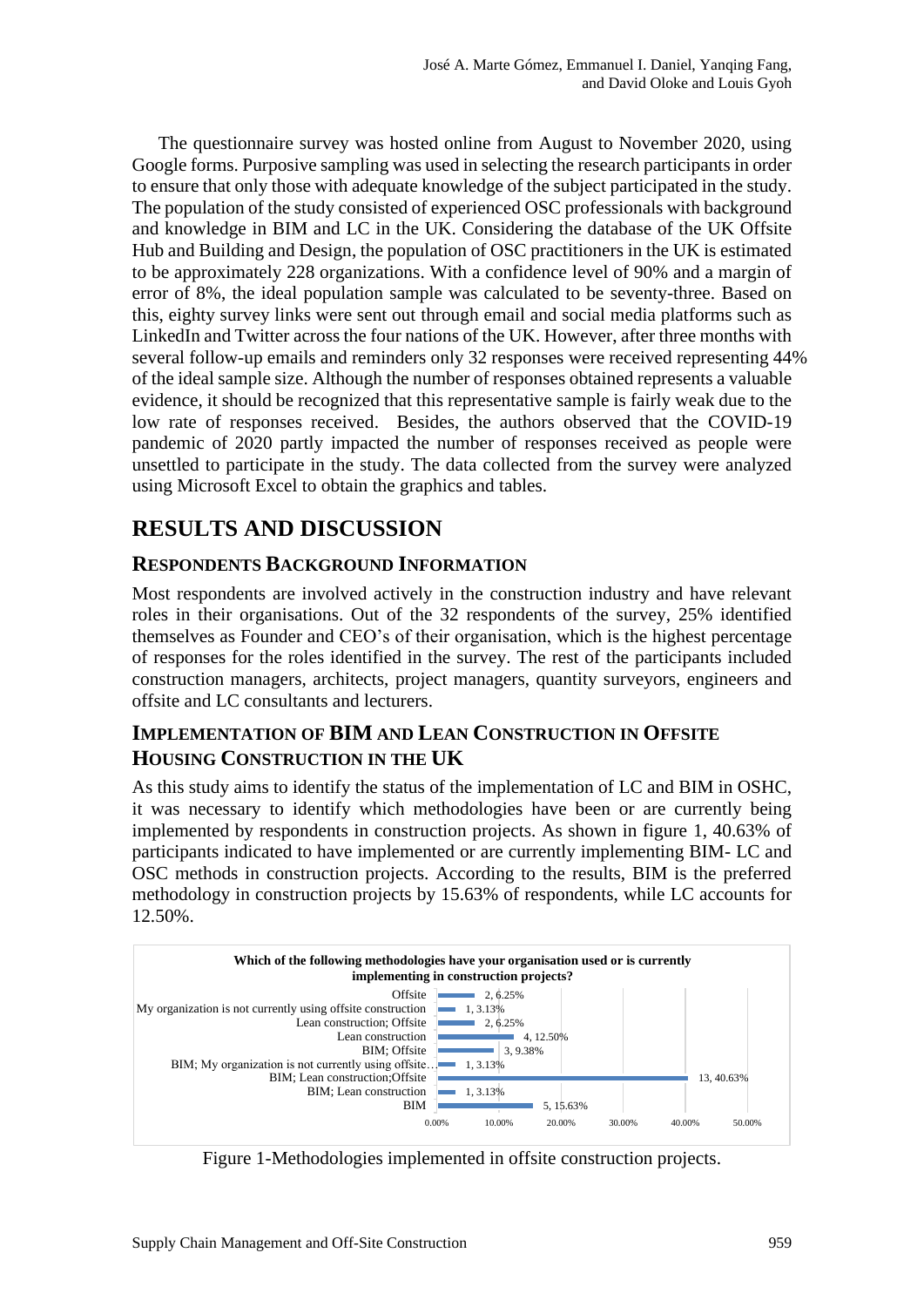6.25% of respondents indicated that OSC is the only methodology being implemented their organisations. A further 9.38% of respondents indicated BIM and OSC as the main methods being implemented in construction projects while 6.25% identified LC and OSC as the methodologies of choice. These results suggest that an increasing number of organisations are currently implementing BIM and LC concepts into OSHC methods. However, the results also indicate that LC and BIM in construction projects are individually being implemented by 28.13% of respondents. In OSHC projects, (9.38%) indicated they are currently implementing only BIM while LC implementation accounts for 6.25%.

Analysing the results from the implementation of LC in OSC, 46.88% of respondents indicated to have been implementing LC in OSC projects from 1 to 5 years whereas those implementing LC in OSC for 5 to 10 years accounted for 21.88%. While 9.38%. stated to have been using LC in OSC from 10 to 15 years, 18.75% of respondents stated they have been implementing LC in OSC for longer than 15 years. A further 21.88% of participants indicated to have not implemented LC in OSC projects. These results correspond with the literature about an increasing LC implementation in OSC due to the benefits these two approaches can bring into construction projects (Gbadamosi et al, 2019). The increasing use of offsite in the UK in housing delivery could be due to the renewed government effort to close the housing shortage gap using OSC methods as recommended by the House of Commons housing committee (Housing, Communities and Local Government Committee, 2019).

As for the implementation of BIM in offsite, most respondents indicated they have been implementing BIM in offsite for 1-5 years (59.38%), followed by 25% of respondents who stated they have not implemented BIM in offsite. Also, 6.5% of respondents indicated to have been implementing BIM in offsite for 5-10 years and 10- 15 years respectively.

According to the previous results, despite the lack of implementation of BIM in OSC projects, there is an increasing tendency in the implementation of BIM in OSC projects in the last few years which match with the literature about the impact of government regulations and acknowledgement of the benefits of BIM for construction projects (Alwan et al., 2017). As shown in figure 2, the most used OSC method being implemented is the Modular system with 62.50% of participants, whereas Volumetric is the second most implemented OSC method with 56.25%. These results match with the literature where the Modular system is highlighted as one of the most implemented OSC techniques in residential and hospitality buildings (Lawson et al, 2012) whilst Volumetric implementation has been increasing amongst UK housebuilders due to its several benefits in helping to tackle the ageing workforce and labour shortages (Booth, 2017).



Figure 2-Offsite methods used in the delivery of construction projects.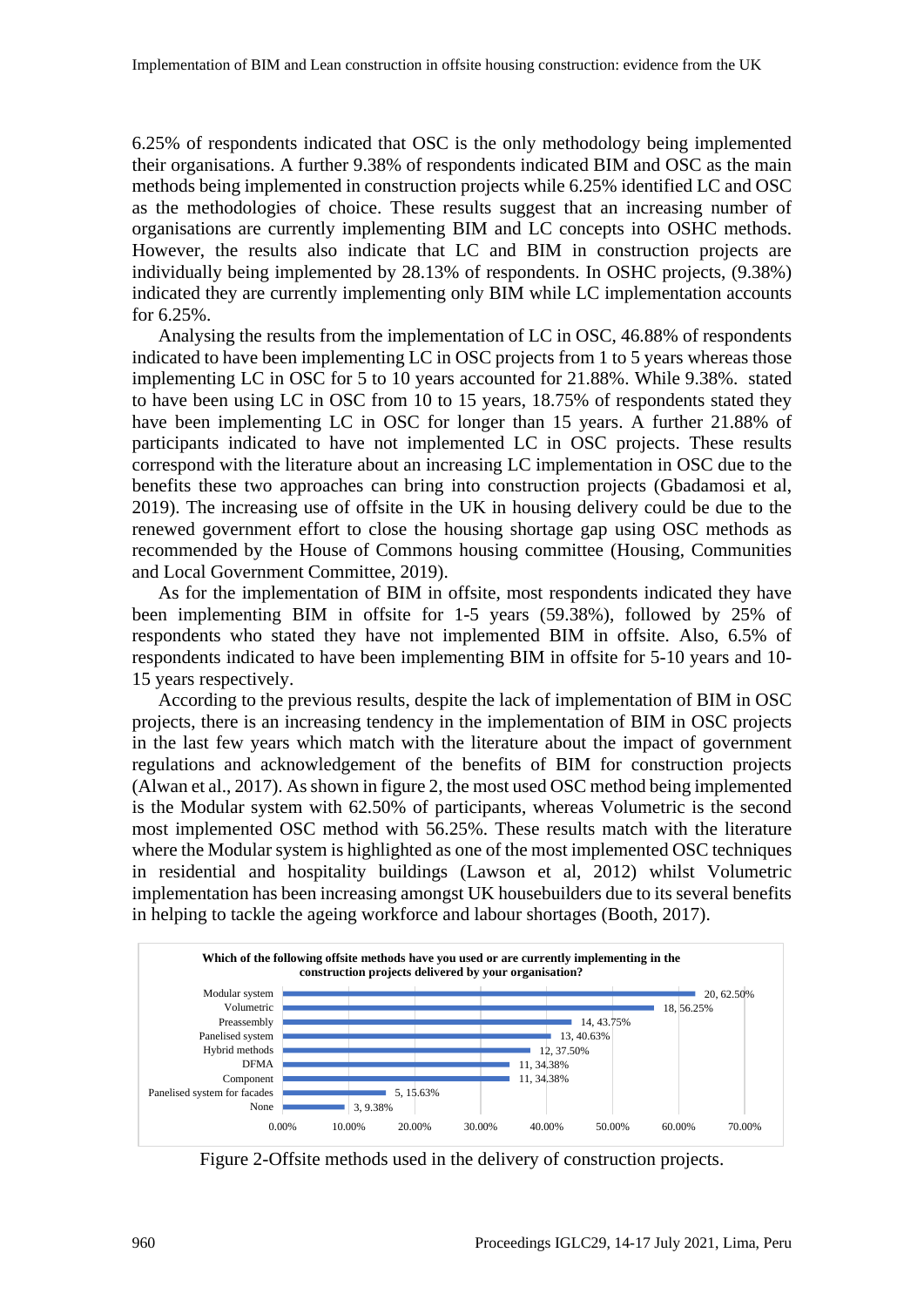As can be identified in figure 3, the questionnaire survey highlights the Lean concepts being implemented in offsite projects by participants. Just In Time (JIT) was chosen as the main Lean technique implemented in projects with 56.25% of participants. Followed by Visual Management (34.38%) and Last Planner (34.38%), Target Value Design (28.13%) and Value Stream Mapping (28.13%), 5S (25.00%) and Lean Project Delivery System (25.00%),. Process mapping (18.75%), First Run Study (15.63%), Mistake Proofing (15.63%) and Takt Time Planning (15.63%). 12.50% of participants indicated not having implementing any of these LC concepts while only 6.25% of participants chose Choosing by advantages as one of the techniques applied in their projects. These results clearly show that construction companies in the UK have embraced the philosophy of JIT, due to its numerous benefits in construction projects such as increased productivity and quality (Pheng and Shang, 2011).



Figure 3-Lean techniques used in offsite projects.

#### **INTEGRATION OF BUILDING INFORMATION MODELLING AND LEAN CONSTRUCTION FOR OFFSITE HOUSING CONSTRUCTION**

The integration of BIM and LC for Offsite projects was assessed by showing participants several benefits of offsite construction processes and asking them to identify the likelihood of these benefits to be achieved by the combination of these two approaches. As shown in figure 4, respondents considered that effective collaboration would be the main benefit of integrating LC and BIM with a weighted average of 4.6. Because the production process of off-site construction is fragmented, and OSC projects should involve close cooperation of multiple interdependent stakeholders, better quality control is a major challenge to promote OSC projects [\(Pablo](https://www.scopus.com/authid/detail.uri?origin=resultslist&authorId=57221716045&zone=) and London, 2020). LC tools such as Kanban and huddle meetings can provide a new platform to increase value to BIM and improve construction site collaboration (Von Heyl and Demir, 2019).



Figure 4-Benefits of integrated BIM-Lean for offsite projects.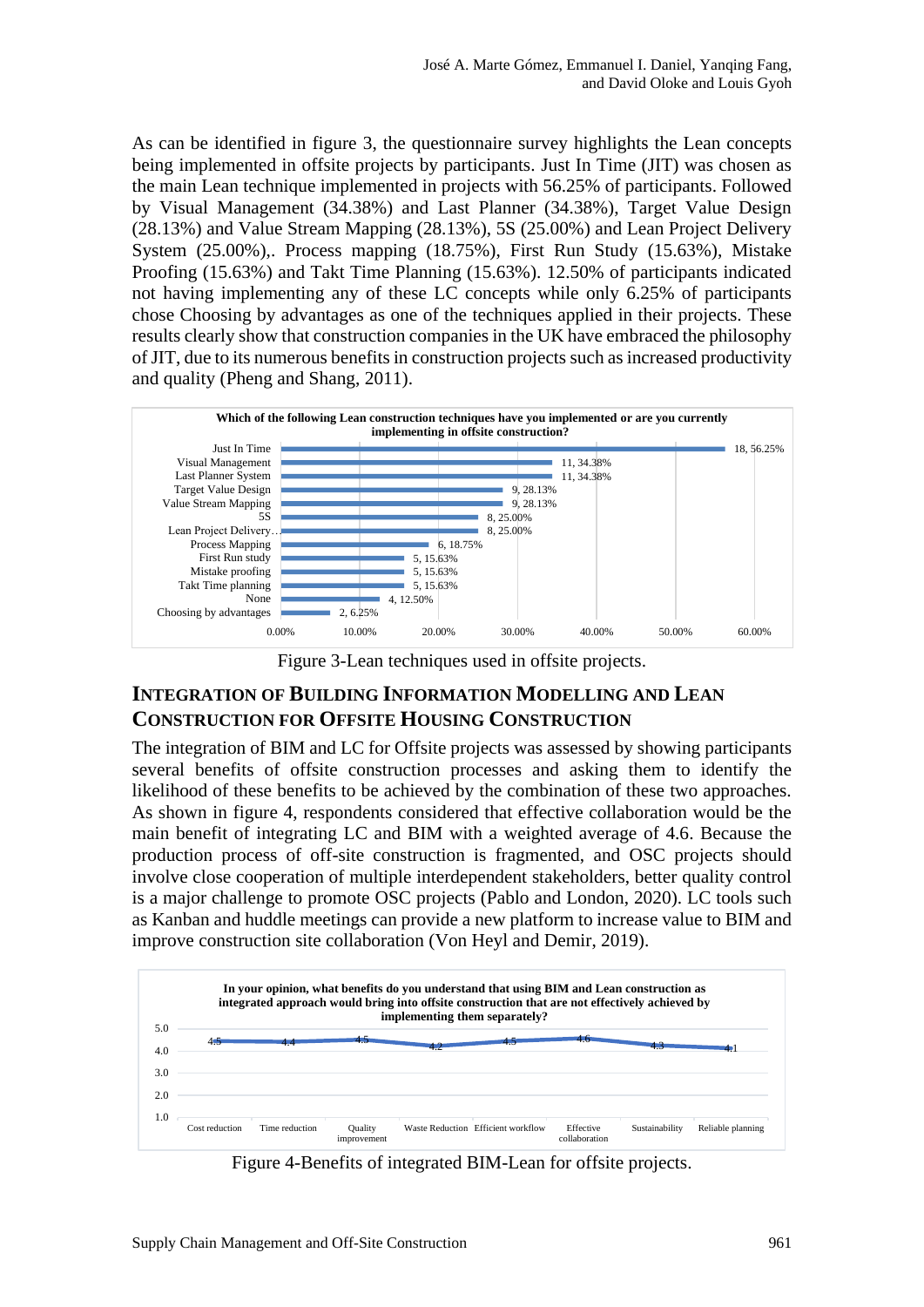Similarly, participants agreed that cost reduction, efficient workflow and quality improvement are three main benefits of integrating these two approaches for offsite with both obtaining a weighted average of 4.5. That is because BIM provides a digital platform through which participants can effectively share and manage information of the project, while LC practices solve the problem of enhancing the coordination of the stakeholders, and smooth the workflow by reducing waste and adding value (Zhang et al., 2018).

## **CONCLUSIONS AND FUTURE RESEARCH**

This study was undertaken to evaluate the current practices and status of the implementation of BIM and LC in OSHC projects in the UK. The investigation reveals that the implementation of LC in OSC has been increasing considerably over the last 5 years, with techniques such as JIT, Visual management and Last Planner System amongst the most implemented in offsite projects particularly. The study established the most used offsite methods in the UK include modular, volumetric and preassembly. Similarly, the study shows that the use of BIM in the delivery of OSHC projects in the UK has seen an increase in the last five years. In term of the benefits of the implementation of LC and BIM in OSHC projects, this study revealed that these two methodologies when appropriately implemented can bring several benefits such as efficient collaboration and team integration, time reduction, cost reduction, quality improvements, efficient workflow, waste reduction and sustainability, customer's satisfaction, higher performance and risk reduction.

This study contributes to the current knowledge and future implementation of BIM and LC in OSHC projects. The evidence presented would enable project practitioners to understand the importance of the integration of BIM and LC in the delivery of OSHC project. Although the response is low due to COVID-19, this study shed light on the current status of implementation of BIM and LC in OSHC and the benefits of the implementation of both BIM and LC in OSHC processes in the UK. Additionally, the results of this study would enable further improvements on the implementation and synergies between these methodologies to effectively increase efficiency and quality in the AEC industry in the UK.

#### **REFERENCES**

- Abanda, F. H., Tah, J. H. M., & Cheung, F. K. T. (2017). "BIM in off-site manufacturing for buildings." *J. Build. Eng.,* 14, 89–102.
- Ajayi, S. O, Oyedele, L. O., Akinade, O. O, Bilal, M, Owolabi, H. A., Alaka, H. A., and Kadiri, K. O. (2016) "Reducing waste to landfill: A need for cultural change in the UK construction industry." *J. Build. Eng.,* 5, 185-193.
- Alwan, Z., Jones, P., and Holgate, P. (2017). "Strategic sustainable development in the UK construction industry, through the framework for strategic sustainable development, using BIM." *J. Clean. Prod*., 140, 349–358.
- Aranda-Mena, G., Crawford, J., Chevez, A., and Froese, T. (2009). "Building information modelling demystified: does it make business sense to adopt BIM?" *Int. J. Manag. Proj. Bus*., 2(3), 419–434.
- Azhar, S. (2011). "Building Information Modelling (BIM): Trends, benefits, risks, and challenges for the AEC industry." *Leadersh. Manag. Eng*., 11(3), 241–252.
- Banuelos Blanco, F.G. and Chen, H. (2014), "The implementation of building information modelling in the UK by the transport industry." *Procedia Soc Behav Sci.,*138, 510 -520.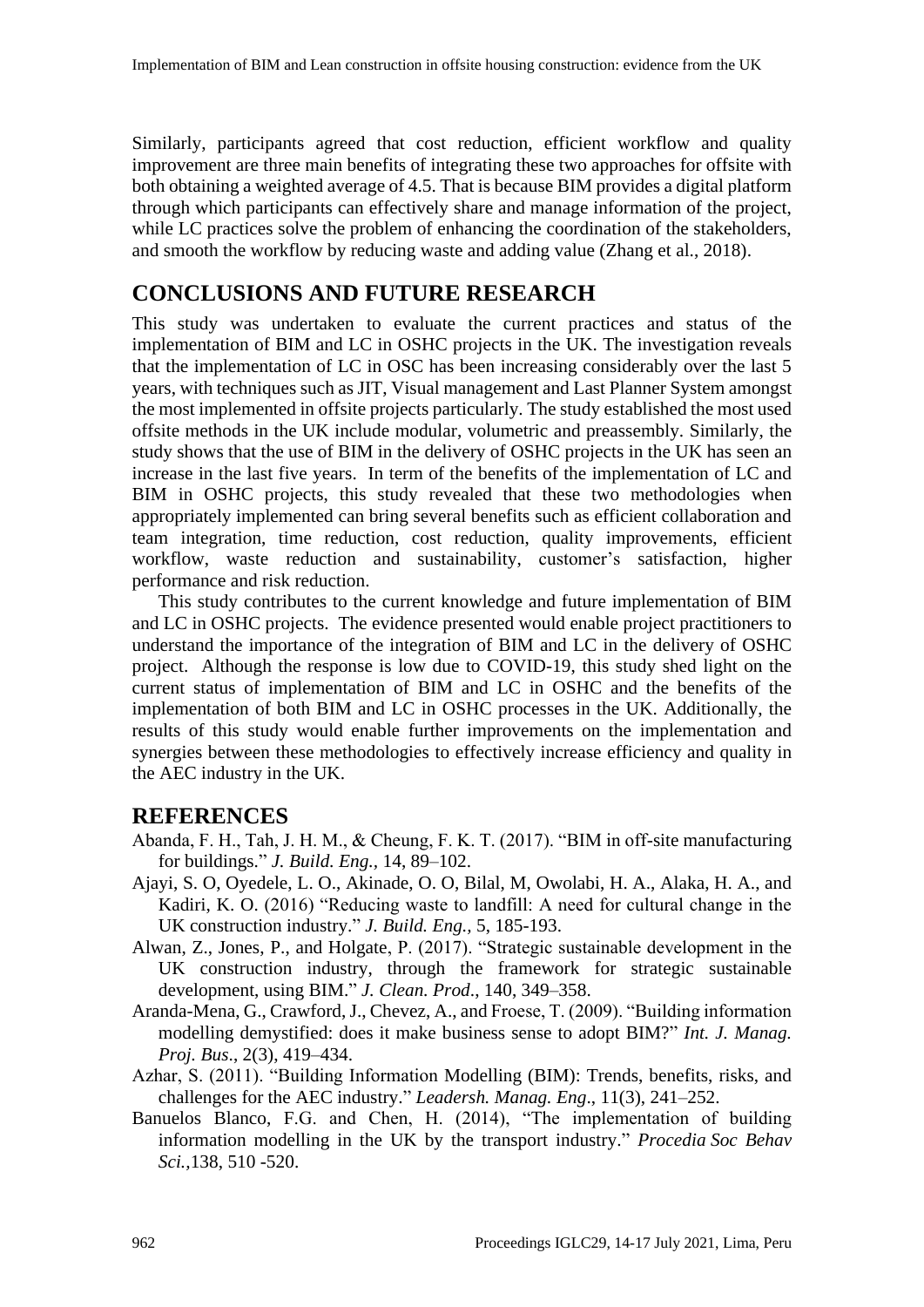- Bernstein, H.M. and Jones, S.A. (2013). *Lean construction: Leveraging collaboration and advanced practices to increase project efficiency*. McGraw Hill Construction, Bedford, MA.
- Bhatla, A., & Leite, F. (2012). "Integration framework of BIM with the last planner system." In *IGLC 2012 - 20th Conf. Int. Gr. Lean Constr.*
- Blismas, N., Pasquire, C. and Gibb, A. (2006). "Benefit evaluation for off‐site production in construction." *Constr. Manag. Econ.*, 24(2),121-130.
- [Booth,](https://www.theguardian.com/profile/robertbooth) R. (2017) "UK housebuilders to prefabricate hundreds of homes in factories." [https://www.theguardian.com/business/2017/dec/31/uk-housebuilders-factories](https://www.theguardian.com/business/2017/dec/31/uk-housebuilders-factories-prefabricating-homes)[prefabricating-homes](https://www.theguardian.com/business/2017/dec/31/uk-housebuilders-factories-prefabricating-homes) (Sep.15, 2020).
- Eastman, C., Teicholz, P., Sacks, R., and Liston, K. (2008). "BIM for the Construction Industry." In BIM Handbook (pp. 207–242).
- Egan, J. (1998). *Rethinking Construction*. DETR, London.
- Elnaas H., Gigado K. and Ashton P. (2014). "Factors and drivers effecting the decision of using off-site manufacturing (OSM) systems in house building industry." *J. Oper. Prod. Manag.,* 4(1), 51-58.
- Farmer, M., (2016). "The farmer review of the UK construction labour model." Construction Leadership Council.
- Gbadamosi, A. Q., Mahamadu, A. M., Oyedele, L. O., Akinade, O. O., Manu, P., Mahdjoubi, L., & Aigbavboa, C. (2019). "Offsite construction: Developing a BIM-Based optimizer for assembly." *J. Clean. Prod.*, 215, 1180–1190.
- Goh, M. and Goh, Y. M. (2019). "Lean production theory-based simulation of modular construction processes." *Aut. in Const.* 101, 227–244.
- Green, S. and May, S. (2005). "Lean construction: arenas of enactment, models of diffusion, and the meaning 'leanness." *Build. Res. Inf.,* 33(6), 498-511.
- Housing, Communities and Local Government Committee (2019). "Modern methods of construction." Available construction." at[:https://publications.parliament.uk/pa/cm201719/cmselect/cmcomloc/1831/1831.p](https://publications.parliament.uk/pa/cm201719/cmselect/cmcomloc/1831/1831.pdf) [df](https://publications.parliament.uk/pa/cm201719/cmselect/cmcomloc/1831/1831.pdf) (Dec. 22,2019).
- Kolo, S. J., Rahimian, F. P., & Goulding, J. S. (2014). "Offsite manufacturing construction: A big opportunity for housing delivery in Nigeria." *Procedia Eng*., 85, 319–327.
- Lawson, R. M., Ogden, R. G., & Bergin, R. (2012). "Application of Modular Construction in High-Rise Buildings*." J. Archit. Eng.,* 18(2), 148–154.
- Machado, M., Underwood, J., & Fleming, A. (2017). "Implementing BIM to Streamline a Design, Manufacture, and Fitting Workflow*." Int. J. 3-D Inf. Model.,* 5(3), 31–46.
- Mahamadu, A. M., Mahdjoubi, L., & Booth, C. A. (2017). "Critical BIM qualification criteria for construction pre-qualification and selection." *Archit. Eng. Des. Manag.,* 13(5), 326–343.
- Manufactured Housing Research Alliance (2007). "Pilot Study: Applying Lean Principles to Factory Home Building. Technical Report." U.S. Department of Housing and Urban Development.
- Nanyam, V. P. S. N., Sawhney, A., & Gupta, P. A. (2017). "Evaluating Offsite Technologies for Affordable Housing." *Procedia Eng*., 196, 135–143.
- Office of Government Commerce (2000). "Achieving Sustainability in Construction Procurement, by the Sustainability Action Group of the Government Construction Clients." Panel (GCCP), available at: